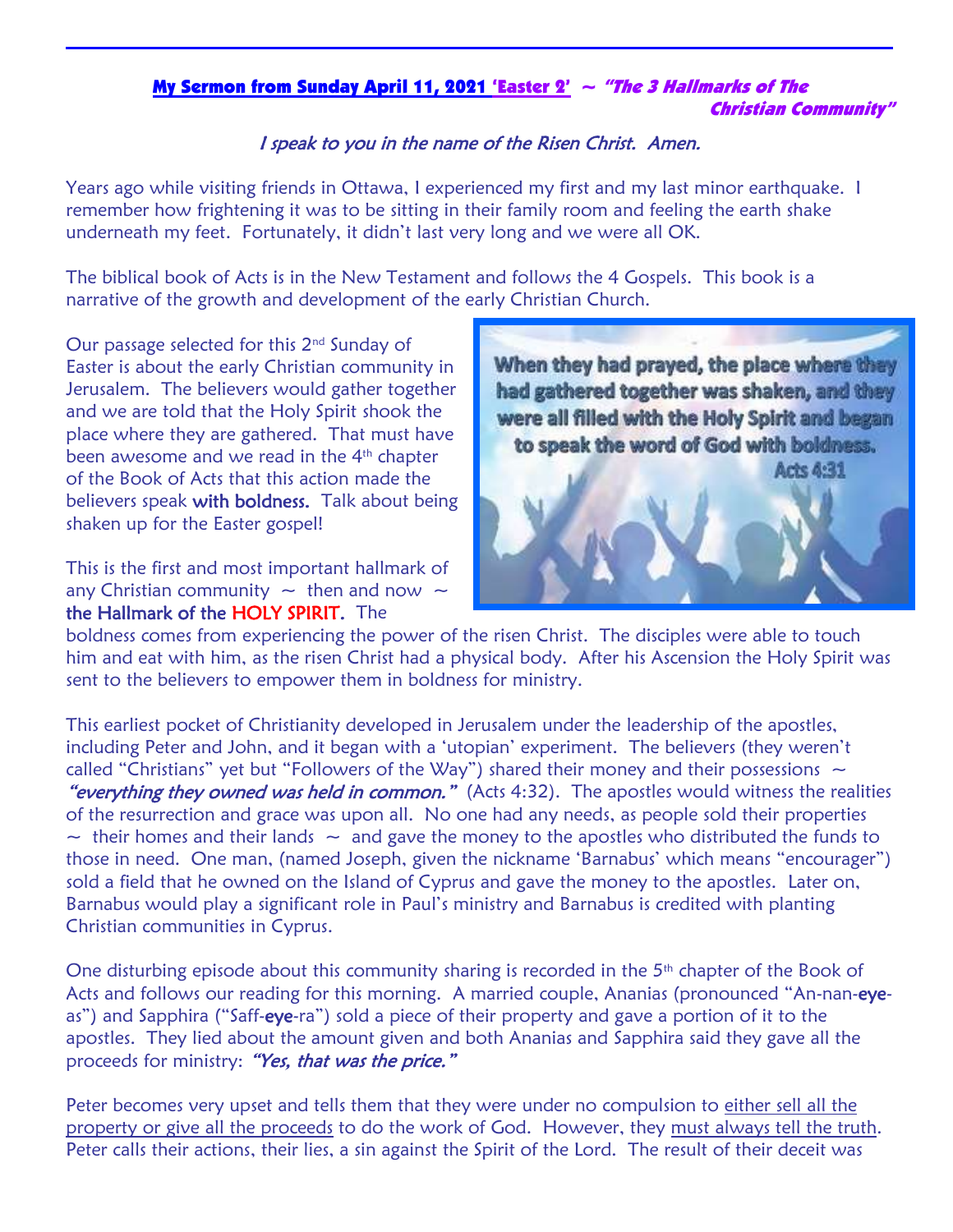heavy upon Ananias and Sapphira, and the stress sent each of them into heart failure. Both Ananias and Sapphira died.

This story stresses the importance of the  $2<sup>nd</sup>$  hallmark of any Christian community then and now, the Hallmark of TRUTH. The community is built upon trust and truth-telling, and not lying to make oneself look good. That is sadly what Ananias and Sapphira did.

What about communal living? To this day, 2,000 years later, certain types of communities work and flourish under communal living and sharing. For Christians, this works best with celibate men and women in monasteries and in convents. It seems easier to share everything when one isn't raising children or maintaining an intimate and personal relationship. The sisters at the Anglican convent in Toronto, the **Sisterhood of St. John the Divine**, live by the vows of poverty, celibacy, and chastity. The sisters share their pensions and a joint community budget is developed every year and includes projected expenses, for example, prescription glasses. Donated clothing is pooled in a clothing room and that is where the sisters go 'shopping.'

For the past one hundred years, Israel has experimented with community living through the "kibbutz." Originally, all meals were shared together and children were raised together and did not

even eat meals with their parents. Today, it is different. Most children on a kibbutz share their evening and morning meal with their parents and sleep at home. On one of our pilgrimages to Israel, we went and visited a Finnish kibbutz and found the atmosphere and the food comfortable, lifegiving and wonderful.

In *Canada's History* magazine for May 2021, there is an interesting article about a



socialist principles. Here are some actual photos of Sointula.

The vision was beautiful. It was to be a place of true harmony, free from the evils of religion, selfcentredness and capitalism. Churches, alcohol and tobacco would not be allowed.



Malcolm Island. Malcolm Island is off the north-east coast of Vancouver Island. The communal community was called Sointula. which means "Place of Harmony," and was established in 1901 by immigrants from Finland. The community was founded on

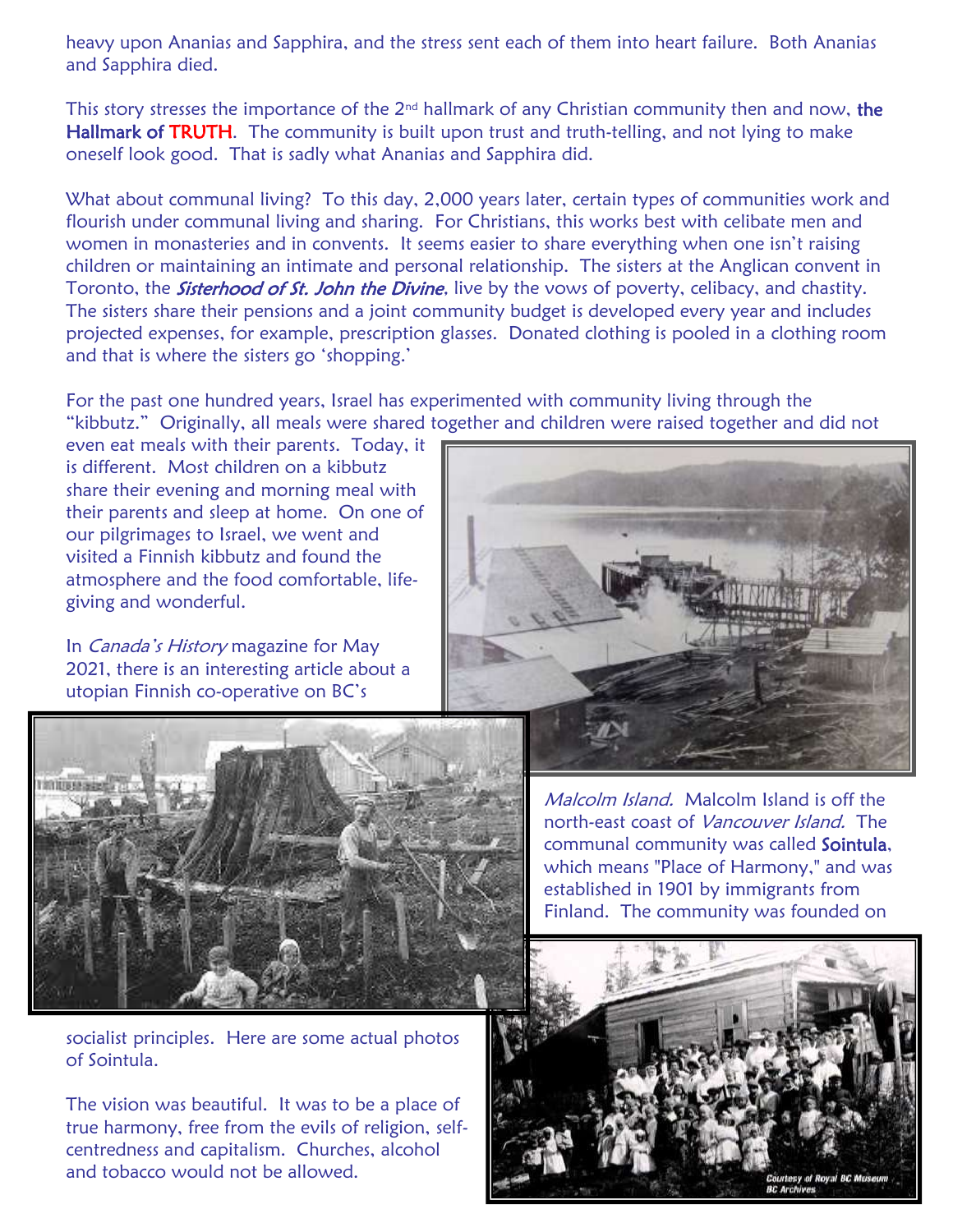

The community failed just a few years later by 1905. Why? Women wished to raise their own children and the community went into huge debt and people were not able to be housed, clothed, and fed properly. The magazine article concludes: "it was a romantic idea doomed to failure by human nature, a noble experiment in solidarity among working people… The uptopian dreamers who came to the wilderness of Malcolm Island could not truthfully realize their ideals. The original colony was made up of people who were innovative, progressive, and willing to work."

Communal Christian communities did not last outside of monastic orders. I think this is a good thing. I like my own kitchen and my own bathroom. I am happy to share with guests but to never have anything that is just mine would be really difficult.

However, the 3<sup>rd</sup> hallmark of the Christian community then and now has remained the same  $\sim$  the Hallmark of GENEROSITY.

Everything we have comes from God. Our ability to earn money comes from God so we share it to bring heaven here on earth and to make the world a better place. That is why we are committed to tithing at St. Paul's. Did you know that more people are giving 10% of their monthly take-home income to the parish to do the Lord's work? I must tell you that, from my experience, as the money is given from the top of my household income and not the bottom, I do not miss it. We have learned to live without it. I like the 10% because it is not a set amount but is based on a person's financial resources. I am committed to **after-tax tithing** and not before tax tithing.

Now to be clear, to be a member of St. Paul's, tithing is not required. We will never, ever ask to look at your income tax return! Your giving amount and the reason why and how much you give is between you and God. I don't like 'pledge campaigns' and you will not receive a phone call from a Warden asking you how much you plan to give the church this year.

St. Paul writes that "**God loves a cheerful giver.**" (2 Corinthians 9:7) We are called to be abundant givers because of the "*indescribable gift*" of our salvation that God has so freely given to us.

Now, Christian communities have made plenty of mistakes over the years in encouraging people to try tithing. I don't even like 'stewardship campaigns'! I am a proponent of discipleship growth and formation.

Here are 5 statements that I think should never be said when encouraging people to give more money to their church:

- 1. "You can't take it with you." True but it sure is nice to leave an inheritance to your children, a close friend or a favourite charity.
- 2. "Jesus gave 100% but you won't give 10%?" Guilt does not motivate anyone to give.
- 3. "Look at all the money you spend on your monthly wifi bill." I am sorry but I don't want God to be unhappy when I enjoy my favourite Netflix series. These comparisons just don't work. You will not receive a letter from St Paul's that says this, "For the daily price of your latte from Starbucks, you can match this donation for the church."